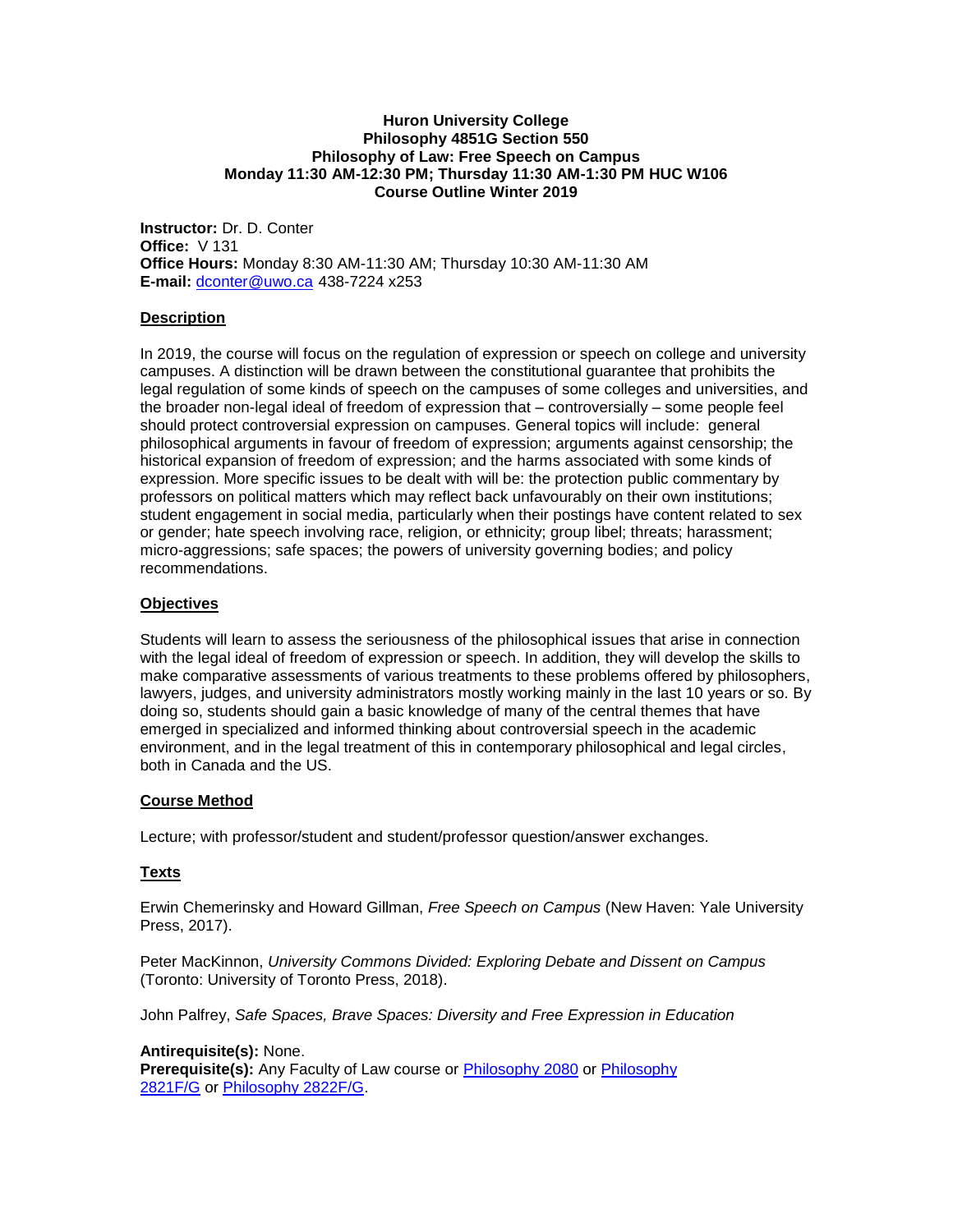#### **Assessment**:

Students' grades will be determined on the basis of **two essay assignments.** The **first** will require students merely to summarize an assignment of the reading material and provide some commentary, and the length requirement will be **4 to 5 double-spaced pages long.** It will be **due on Friday, February 1.** It will be worth **25% of the final grade.**

The **second** will require students individually to pick **some specific kind of expression of interest to them, and to provide a balanced discussion of the problem of regulating that kind of expression on campus.** The length requirement for the paper will be **8 to 9 doublespaced pages long.** It will be **due on Friday, March 29. It will be worth 40% of the final grade**

There will also be a **two-hour final examination** worth **35 %**.

The essays **MUST** be submitted in hard copy by 3:30 PM at the Huron drop box on the relevant due dates. The essays **MUST** also be submitted on **OWL.ca** at 3:30 PM on the relevant due dates. For each essay, the topic will appear on **owl.ca** at approximately 10 AM on the day preceding the due date.

**Under no circumstances will extensions be granted. Students who fail to submit an essay on time must consult the Academic Advisor. In such a case, if there is a recommendation from the Academic Advisor, the remaining essay assignments will be re-weighted. Notwithstanding the above, students who FOR ANY REASON AT ALL fail to submit three or more of the essays on time will not be permitted to write the final exam.**

The **final exam** will be written during the final exam period at a date and time specified by the University.

Students who for any reason at all miss the scheduled final exam and are granted permission to write the special final on the date specified by the College must understand that both the content and the format of the special final may be different from the regularly scheduled final exam.

### **Syllabus**

**Week 1 January 7-11**

Chemerinsky and Gillman chapters 1-2

**Week 2 January 14-18**

Chemerinsky and Gillman chapters 3-4

**Week 3 January 21-25**

Chemerinsky and Gillman chapters 5-6

**Week 4 January 28-February 1**

MacKinnon chapters 1-2

**Week 5 February 4-8**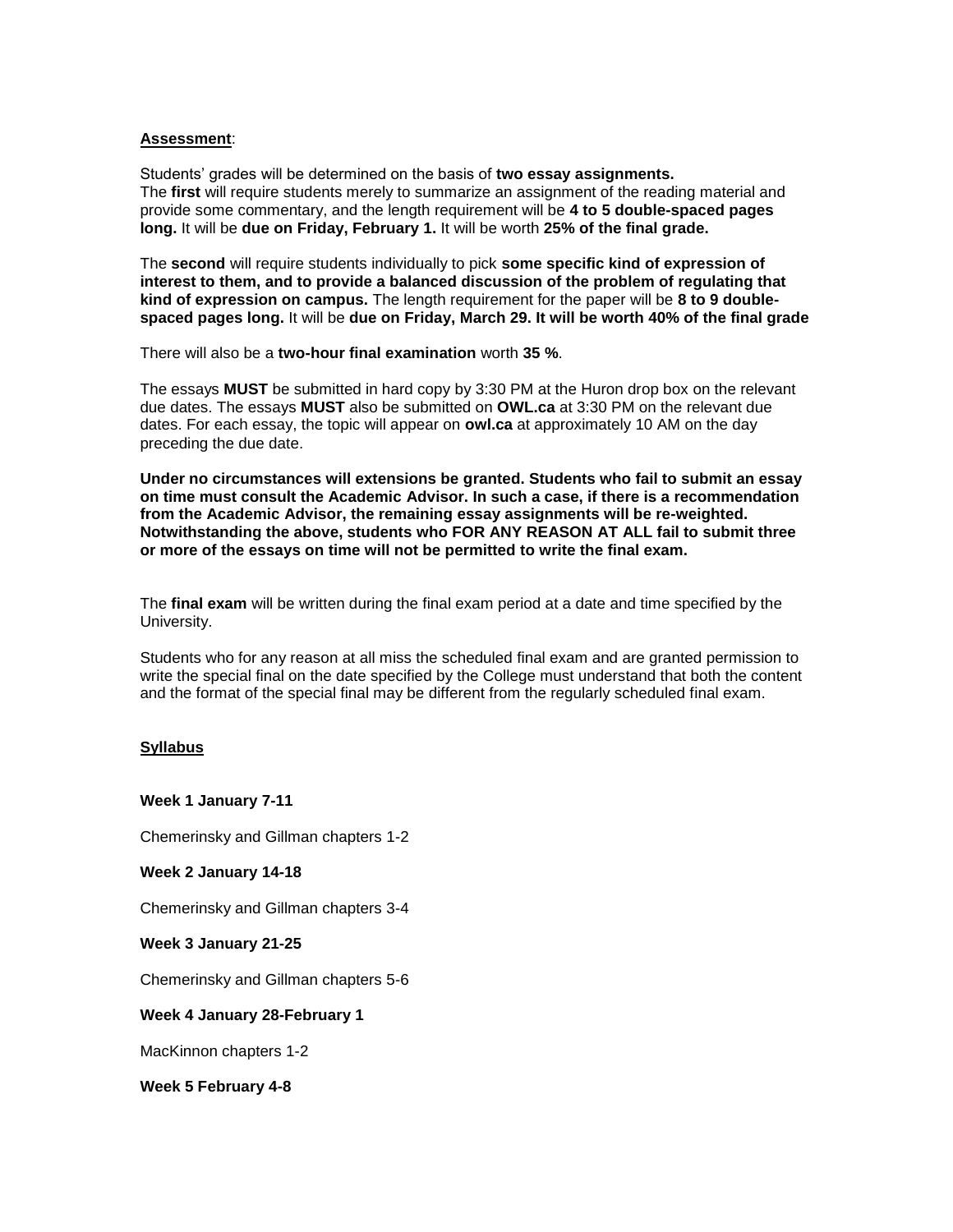MacKinnon chapters 3-4

**Week 6 February 11-15**

MacKinnon chapters 5-6

**Week 7 February 18-22**

Reading week

**Week 8 February 25-March 1**

Palfrey chapter 1

**Week 9 March 4-8**

Palfrey chapter 2

**Week 10 March 11-15**

Palfrey chapter 3

**Week 11 March 18-22**

Palfrey chapter 4

**Week 12 March 25-29**

Palfrey chapter 5

### **Week 13 April 1-5**

Palfrey chapter 6

**Week 14 April 8-9**

MacKinnon chapter 7

### **April 11-30 Final Exam Period**



## **Appendix to Course Outlines**

## **Prerequisite and Antirequisite Information**

Students are responsible for ensuring that they have successfully completed all course prerequisites and that they have not completed any course antirequisites. Unless you have either the requisites for this course or written special permission from your Dean to enrol in it without them, you may be removed from this course and it will be deleted from your record. If you enrol in this course despite having already taken an antirequisite you may be removed from this course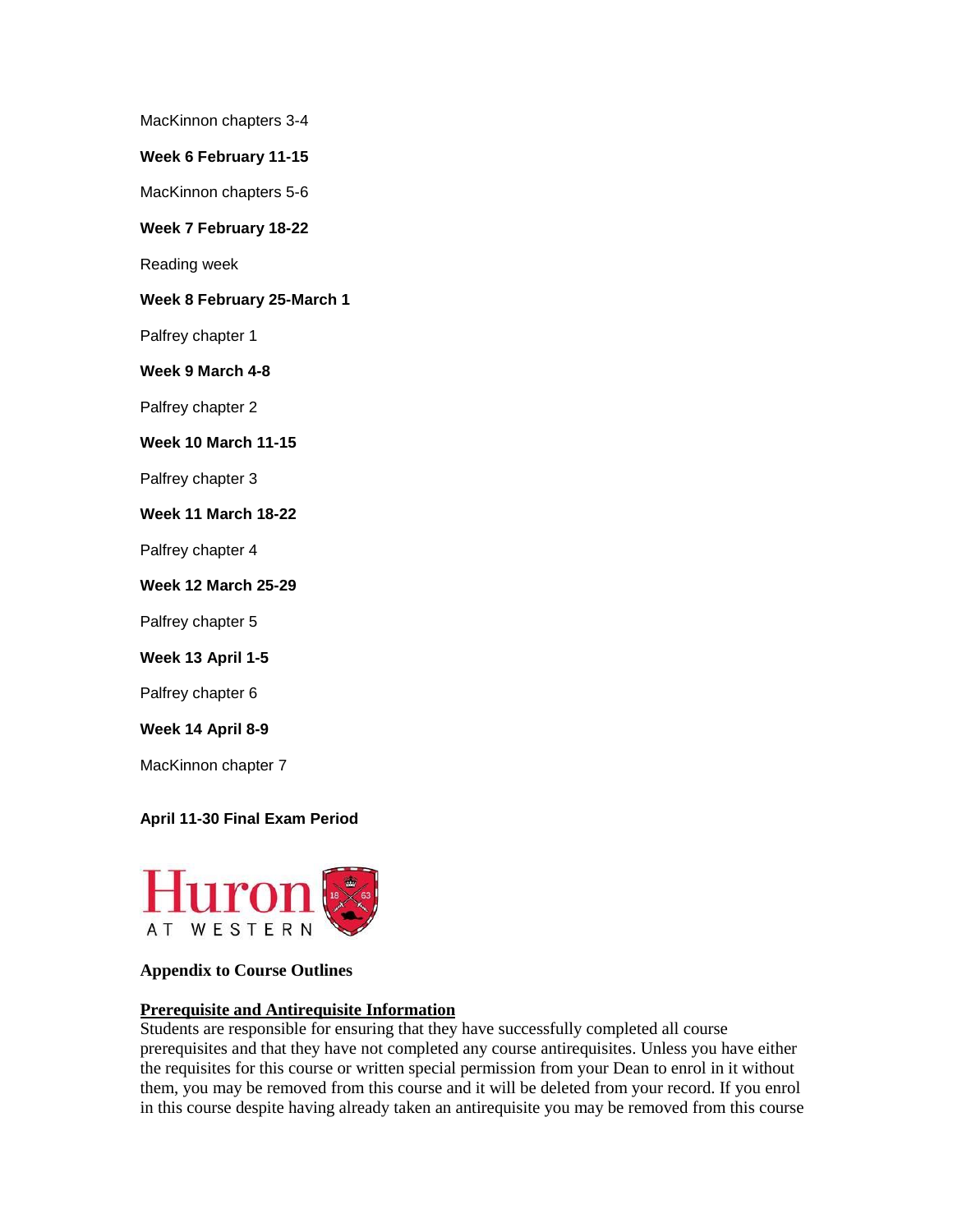and it will be deleted from your record. Removals for these reasons may not be appealed. You will receive no adjustment to your fees in the event that you are dropped from a course for failing to have the necessary prerequisites or for having already taken the antirequisites.

## **Conduct of Students in Classes, Lectures, and Seminars**

Membership in the community of Huron University College and the University of Western Ontario implies acceptance by every student of the principle of respect for the rights, responsibilities, dignity and well-being of others and a readiness to support an environment conducive to the intellectual and personal growth of all who study, work and live within it. Upon registration, students assume the responsibilities that such registration entails. The academic and social privileges granted to each student are conditional upon the fulfillment of these responsibilities.

In the classroom, students are expected to behave in a manner that supports the learning environment of others. Students can avoid any unnecessary disruption of the class by arriving in sufficient time to be seated and ready for the start of the class, by remaining silent while the professor is speaking or another student has the floor, and by taking care of personal needs prior to the start of class. If a student is late, or knows that he/she will have to leave class early, be courteous: sit in an aisle seat and enter and leave quietly.

### Please see the *Code of Student Conduct* at: https://huronuc.on.ca/sites/default/files/pdfs/Code%20of%20Student%20Conduct.pdf

## **Technology**

It is not appropriate to use technology (such as, but not limited to, laptops, cell phones) in the classroom for non-classroom activities. Such activity is disruptive and is distracting to other students and to the instructor, and can inhibit learning. Students are expected to respect the classroom environment and to refrain from inappropriate use of technology and other electronic devices in class.

# **Academic Accommodation for Medical/Non-Medical Grounds**

Students who require special accommodation for tests and/or other course components must make the appropriate arrangements with the Student Development Centre (SDC). Further details concerning policies and procedures may be found at: **[http://www.sdc.uwo.ca/ssd/?requesting\\_acc](http://www.sdc.uwo.ca/ssd/?requesting_acc)**

## **(a) Medical Grounds for assignments worth 10% or more of final grade: Go Directly to Academic Advising**

University Senate policy, which can be found at

[http://www.uwo.ca/univsec/pdf/academic\\_policies/appeals/accommodation\\_medical.pdf,](http://www.uwo.ca/univsec/pdf/academic_policies/appeals/accommodation_medical.pdf) requires that all student requests for accommodation on medical grounds for assignments worth 10% or more of the final grade be made directly to the academic advising office of the home faculty (for Huron students, the "home faculty" is Huron), with supporting documentation in the form (minimally) of the Senate-approved Student Medical Certificate found at: [http://www.uwo.ca/univsec/pdf/academic\\_policies/appeals/medicalform\\_15JUN.pdf.](http://www.uwo.ca/univsec/pdf/academic_policies/appeals/medicalform_15JUN.pdf)

The documentation is submitted in confidence and will not be shown to instructors. The advisors will contact the instructor when the medical documentation is received, and will outline the severity and duration of the medical challenge as expressed on the Student Medical Certificate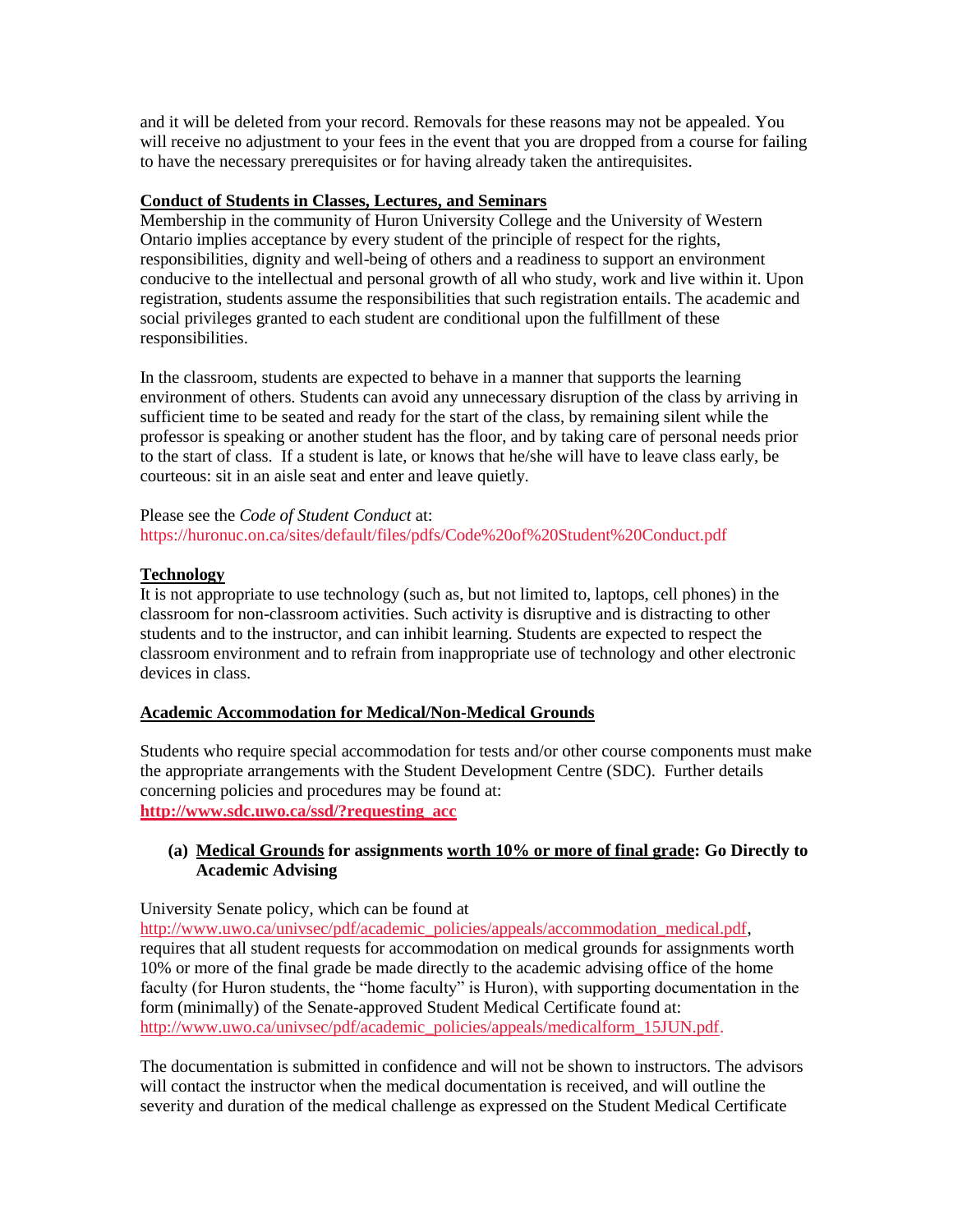and in any other supporting documentation. The student will be informed that the instructor has been notified of the presence of medical documentation, and will be instructed to work as quickly as possible with the instructor on an agreement for accommodation. The instructor will not normally deny accommodation where appropriate medical documentation is in place and where the duration it describes aligns with the due date(s) of assignment(s). Before denying a request for accommodation on medical grounds, the instructor will consult with the Dean. The instructor's decision is appealable to the Dean.

## **(b) Accommodation on Medical Grounds for assignments worth less than 10% of final grade: Consult Instructor Directly**

When seeking accommodation on medical grounds for assignments worth less than 10% of the final course grade, the student should contact the instructor directly. The student need only share broad outlines of the medical situation. The instructor **may** require the student to submit documentation to the academic advisors, in which case she or he will advise the student and inform the academic advisors to expect documentation. The instructor may not collect medical documentation. The advisors will contact the instructor when the medical documentation is received, and will outline the severity and duration of the medical challenge as expressed on the Student Medical Certificate and in any other supporting documentation. The student will be informed that the instructor has been notified of the presence of medical documentation, and will be instructed to work as quickly as possible with the instructor on an agreement for accommodation. The instructor will not normally deny accommodation where appropriate medical documentation is in place and where the duration it describes aligns with the due date(s) of assignment(s). Before denying a request for accommodation on medical grounds, the instructor will consult with the Dean. The instructor's decision is appealable to the Dean.

# **(c) Non-medical Grounds: Consult Instructor Directly**

Where the grounds for seeking accommodation are not medical, the student should contact the instructor directly. Late penalties may apply at the discretion of the instructor. Apart from the exception noted below, academic advisors will not be involved in the process of accommodation for non-medical reasons.

Where a student seeks accommodation on non-medical grounds where confidentiality is a concern, the student should approach an academic advisor with any documentation available. The advisors will contact the instructor after the student's request is received, and will outline the severity and duration of the challenge without breaching confidence. The student will be informed that the instructor has been notified that significant circumstances are affecting or have affected the student's ability to complete work, and the student will be instructed to work as quickly as possible with the instructor on an agreement for accommodation. Before denying a request for accommodation where documentation has been submitted to an academic advisor, the instructor will consult with the Dean. The instructor's decision is appealable to the Dean.

# **Statement on Academic Offences**

Scholastic offences are taken seriously and students are directed to read the appropriate policy, specifically, the definition of what constitutes a Scholastic Offence, at the following Web site: [http://www.uwo.ca/univsec/pdf/academic\\_policies/appeals/scholastic\\_discipline\\_undergrad.pdf](http://www.uwo.ca/univsec/pdf/academic_policies/appeals/scholastic_discipline_undergrad.pdf)

# **Statement on Academic Integrity**

The International Centre for Academic Integrity defines academic integrity as "a commitment, even in the face of adversity, to five fundamental values: honesty, trust, fairness, respect, and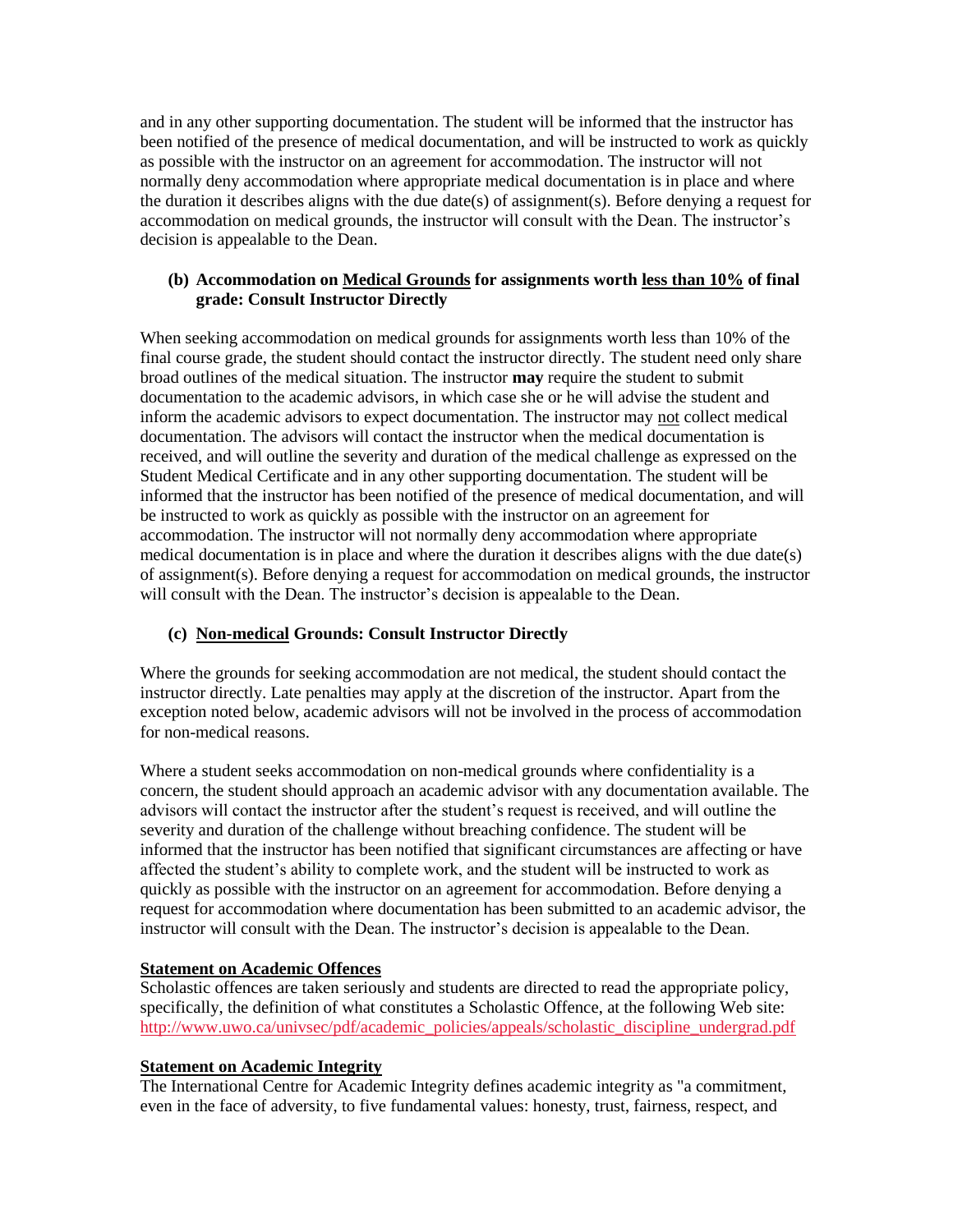responsibility. From these values flow principles of behaviour that enable academic communities to translate ideals to action." (CAI Fundamental Values Project, 1999). A lack of academic integrity is indicated by such behaviours as the following:

> Cheating on tests; Fraudulent submissions online; Plagiarism in papers submitted (including failure to cite and piecing together unattributed sources); Unauthorized resubmission of course work to a different course; Helping someone else cheat; Unauthorized collaboration; Fabrication of results or sources; Purchasing work and representing it as one's own.

## **Academic Integrity: Importance and Impact**

Being at university means engaging with a variety of communities in the pursuit and sharing of knowledge and understanding in ways that are clear, respectful, efficient, and productive. University communities have established norms of academic integrity to ensure responsible, honest, and ethical behavior in the academic work of the university, which is best done when sources of ideas are properly and fully acknowledged and when responsibility for ideas is fully and accurately represented.

In the academic sphere, unacknowledged use of another's work or ideas is not only an offence against the community of scholars and an obstacle to academic productivity. It may also be understood as fraud and may constitute an infringement of legal copyright.

A university is a place for fulfilling one's potential and challenging oneself, and this means rising to challenges rather than finding ways around them. The achievements in an individual's university studies can only be fairly evaluated quantitatively through true and honest representation of the actual learning done by the student. Equity in assessment for all students is ensured through fair representation of the efforts by each.

Acting with integrity at university constitutes a good set of practices for maintaining integrity in later life. Offences against academic integrity are therefore taken very seriously as part of the university's work in preparing students to serve, lead, and innovate in the world at large.

A university degree is a significant investment of an individual's, and the public's, time, energies, and resources in the future, and habits of academic integrity protect that investment by preserving the university's reputation and ensuring public confidence in higher education.

**Students found guilty of plagiarism will suffer consequences ranging from a grade reduction to failure in the course to expulsion from the university. In addition, a formal letter documenting the offence will be filed in the Dean's Office, and this record of the offence will be retained in the Dean's Office for the duration of the student's academic career at Huron University College.**

All required papers may be subject to submission for textual similarity review to the commercial plagiarism detection software under license to the University for the detection of plagiarism. All papers submitted for such checking will be included as source documents in the reference database for the purpose of detecting plagiarism of papers subsequently submitted to the system. Use of the service is subject to the licensing agreement, currently between The University of Western Ontario and Turnitin.com.